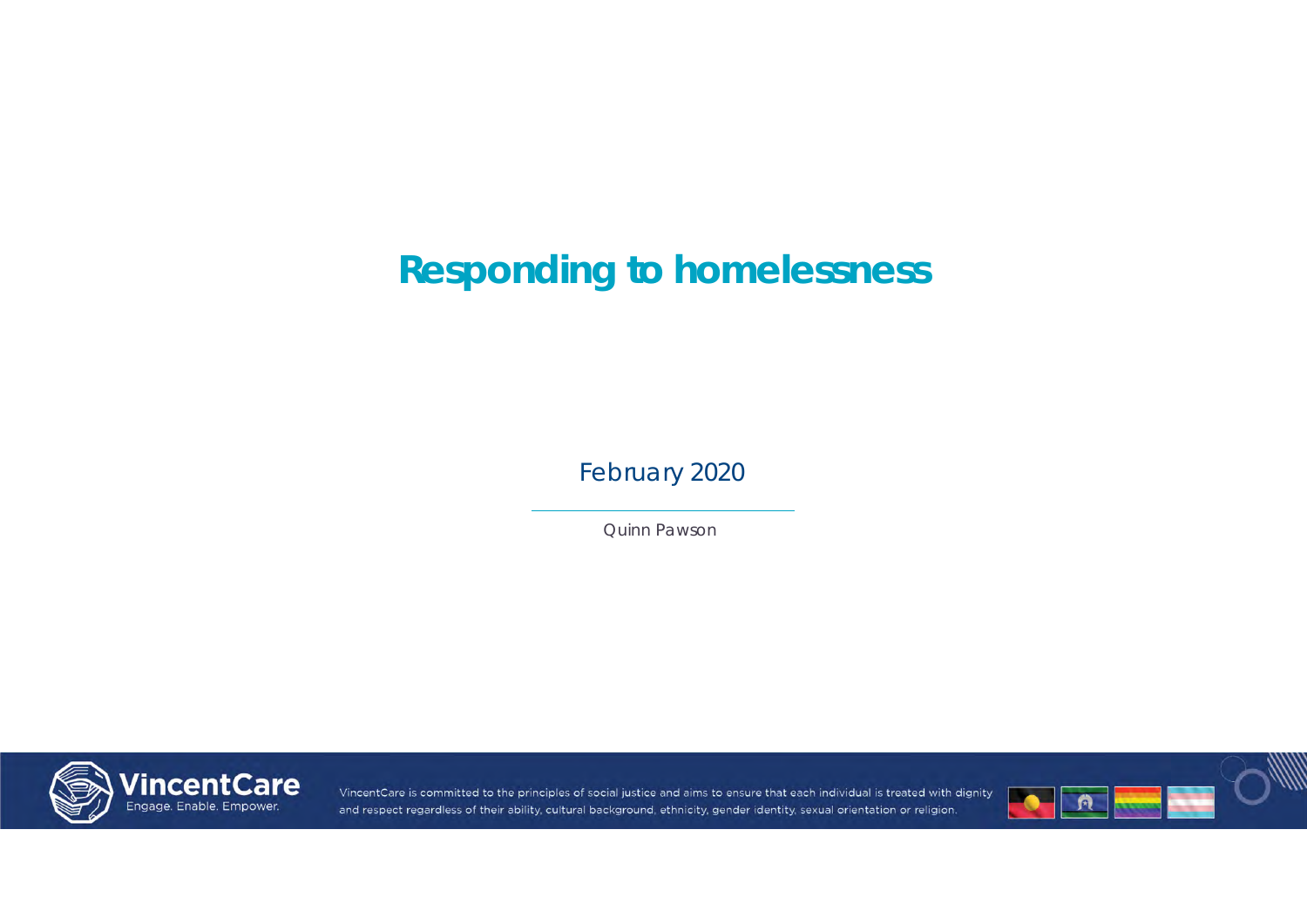

**Investment** in **social housing** solves homelessness.

**Early** and **responsive engagement** improves outcomes.

**Integrated support** sustains housing and participation.



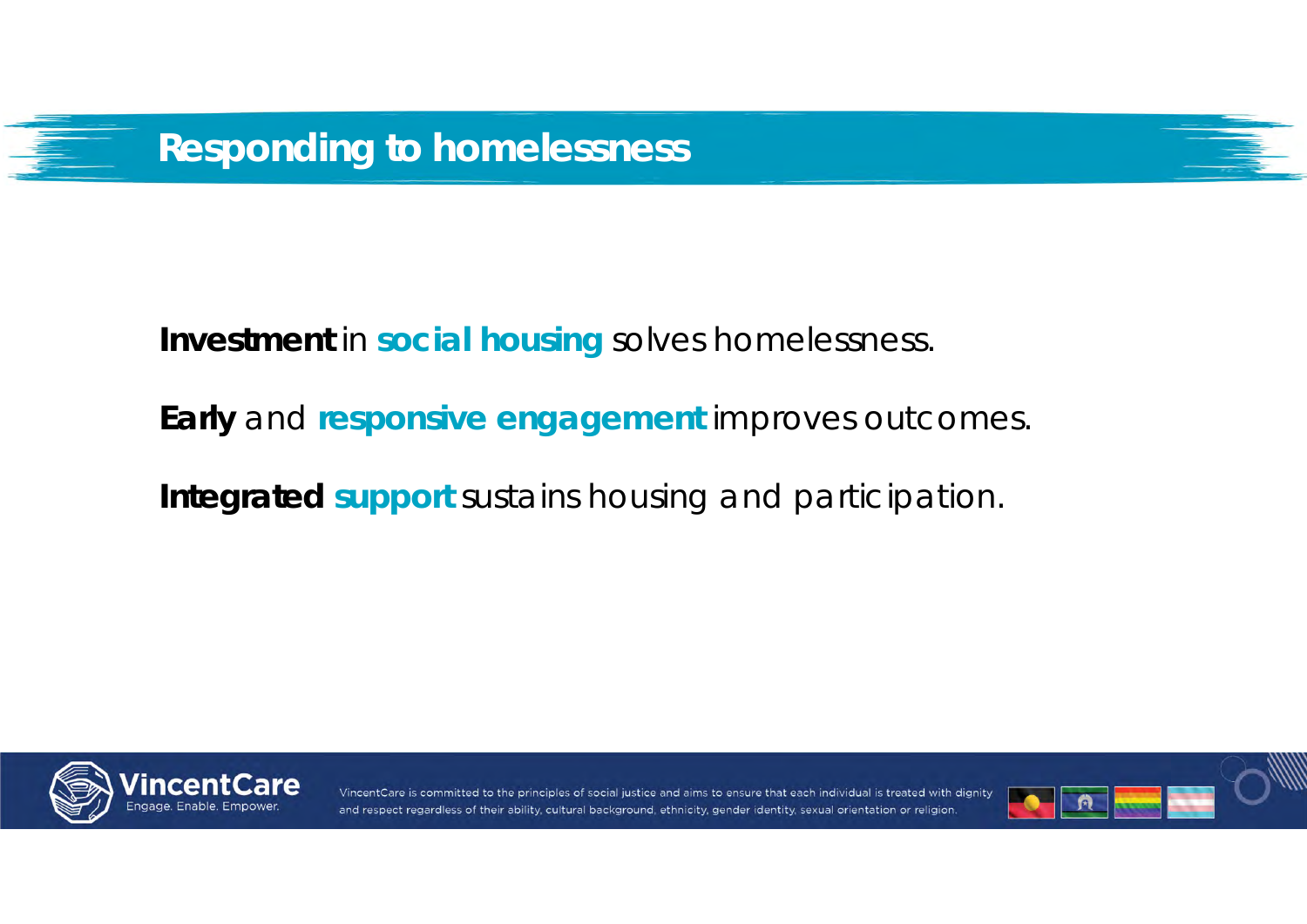#### **Demand**



The 2018‐19 data reveals that across that year 112,919 people sought help from Victoria's Specialist Homelessness Services (SHS), 39 per cent of whom were male, 61 per cent were female. VincentCare at NCH supported 5900 people (5.2%)



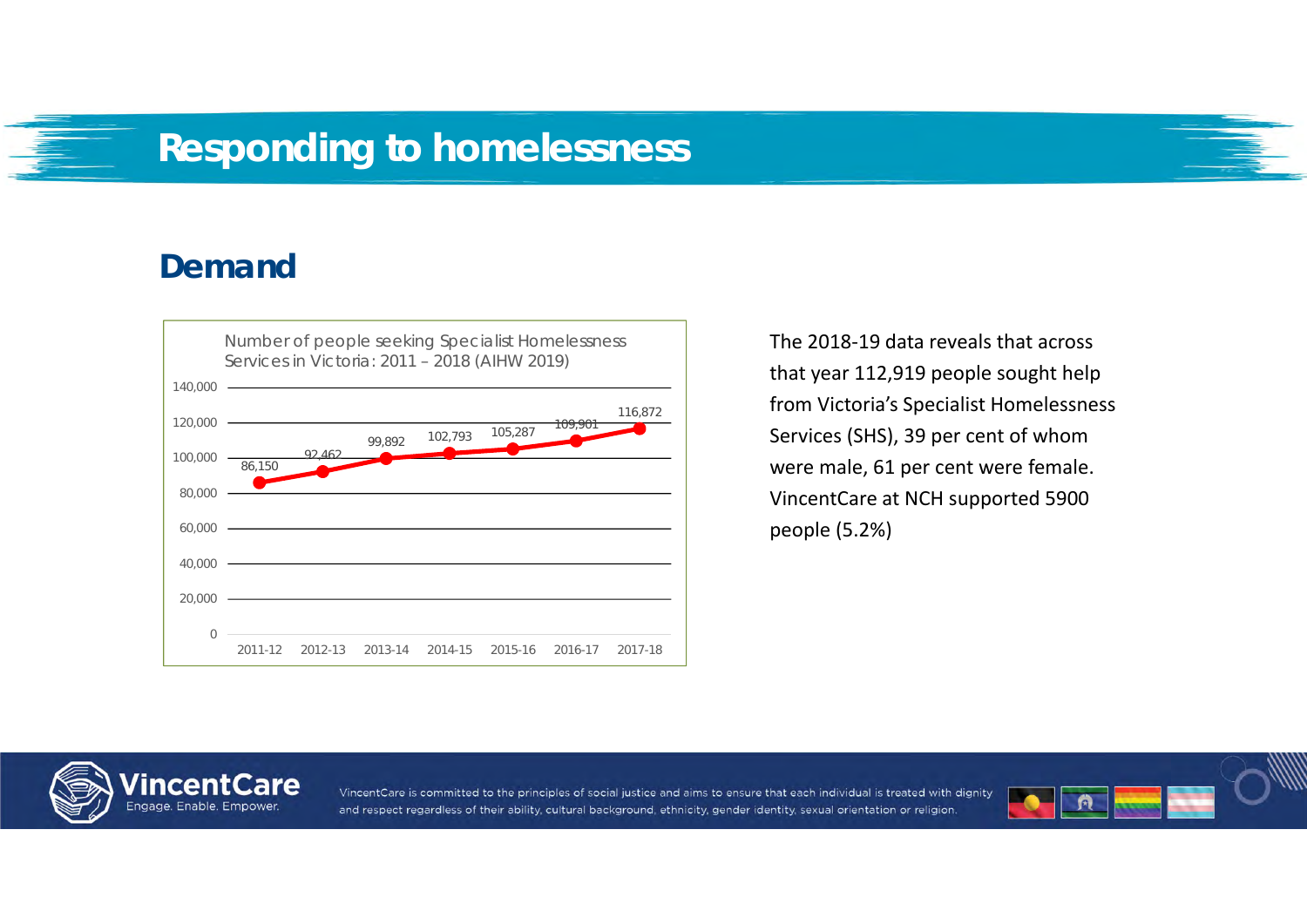



CHP 2020-21 Budget Submission



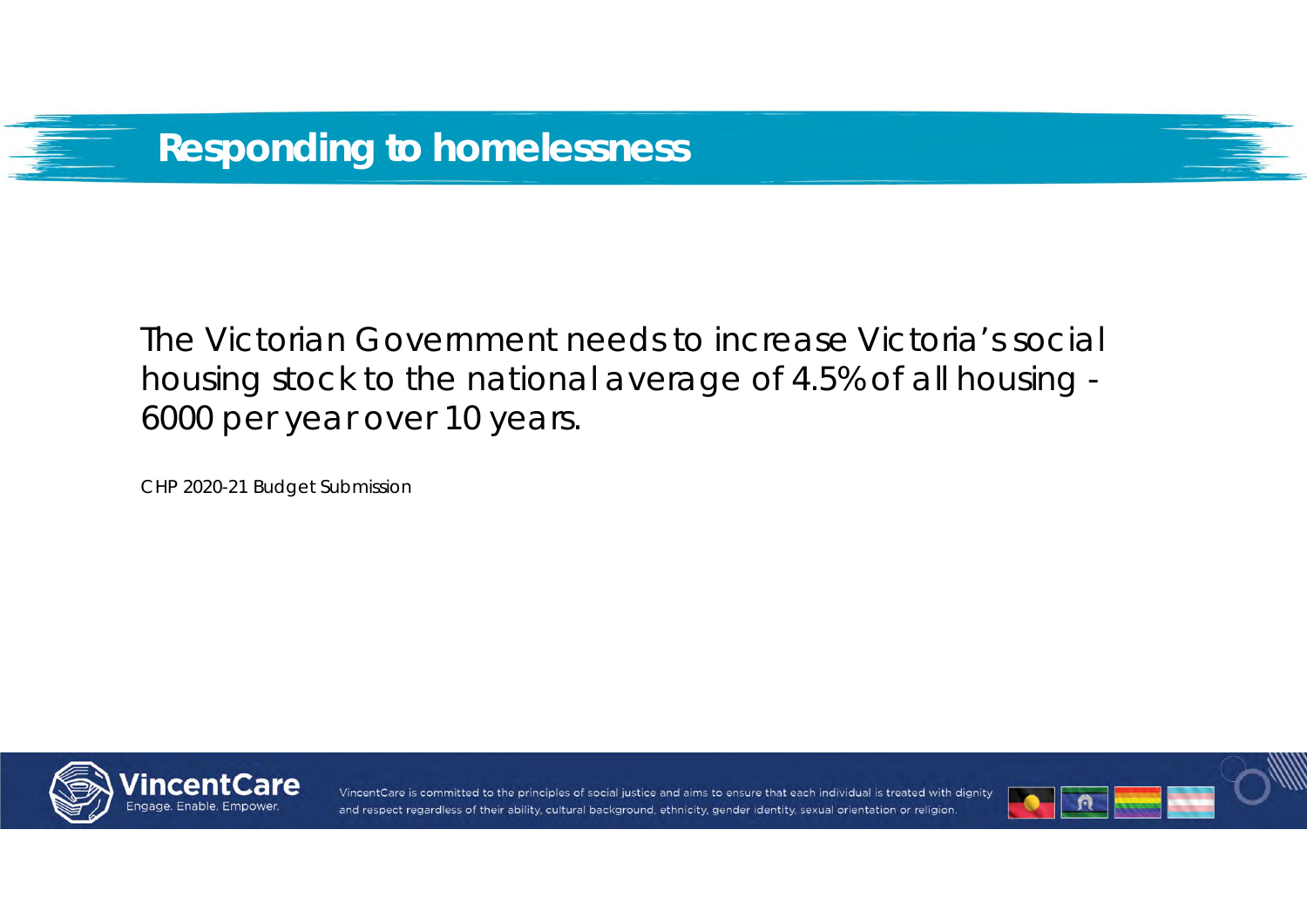#### **Demand is greater than quality beds**

Only 423 Government funded crisis accommodation beds across Victoria

Around 3,000 people per year can use these beds

The NW region had to find 9,000 instances of accommodation in 2018 for those who could not access those beds



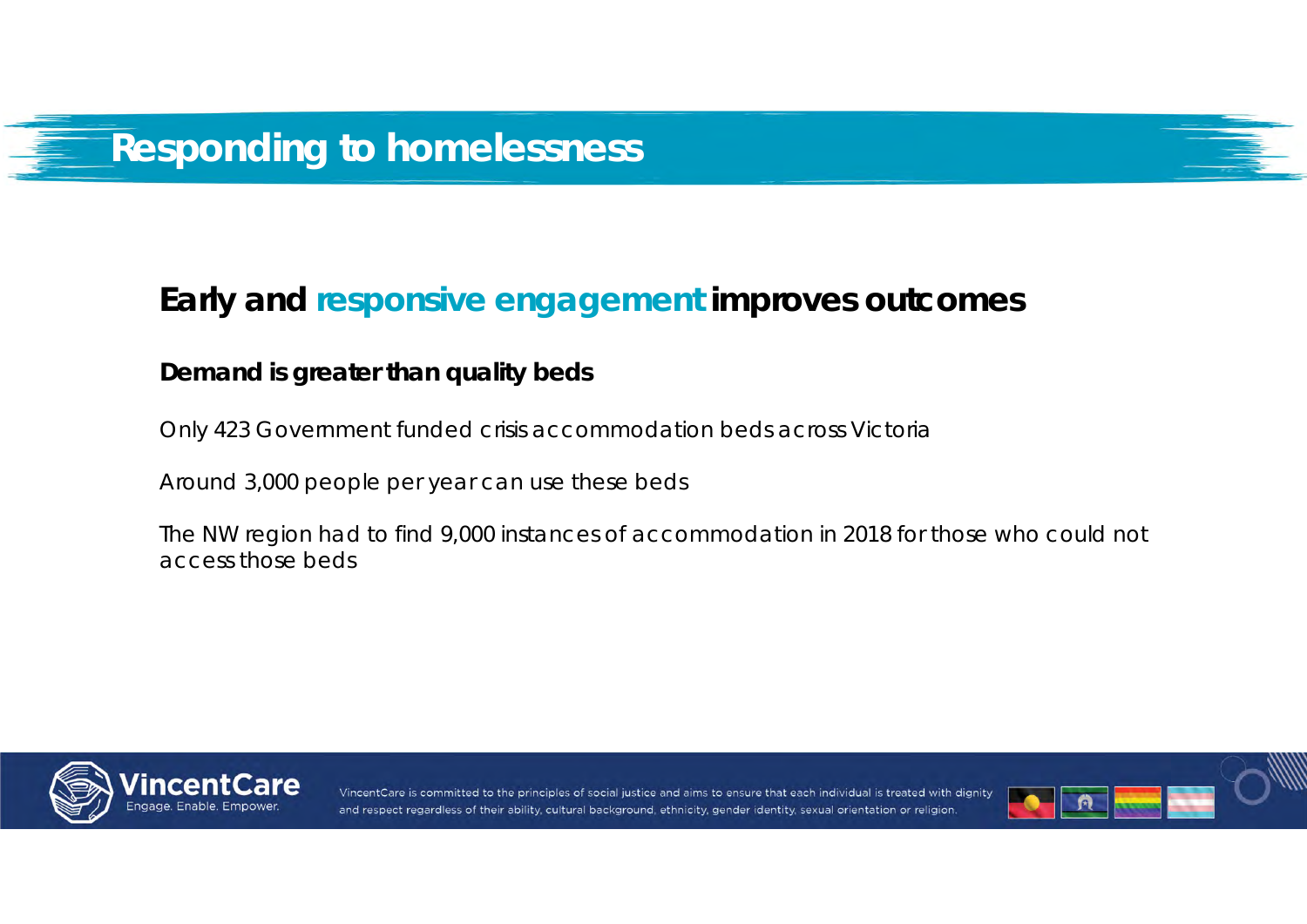The two largest causes of homelessness are accommodation needs, and domestic and family violence. These two causes alone are the main reason that 86,153 people present to homelessness services – 76 per cent of all presentations.

**Case example** – Family Violence services and Child Protection services Children at risk of being removed due to FV Risk of children being removed when women escape FV into homelessness



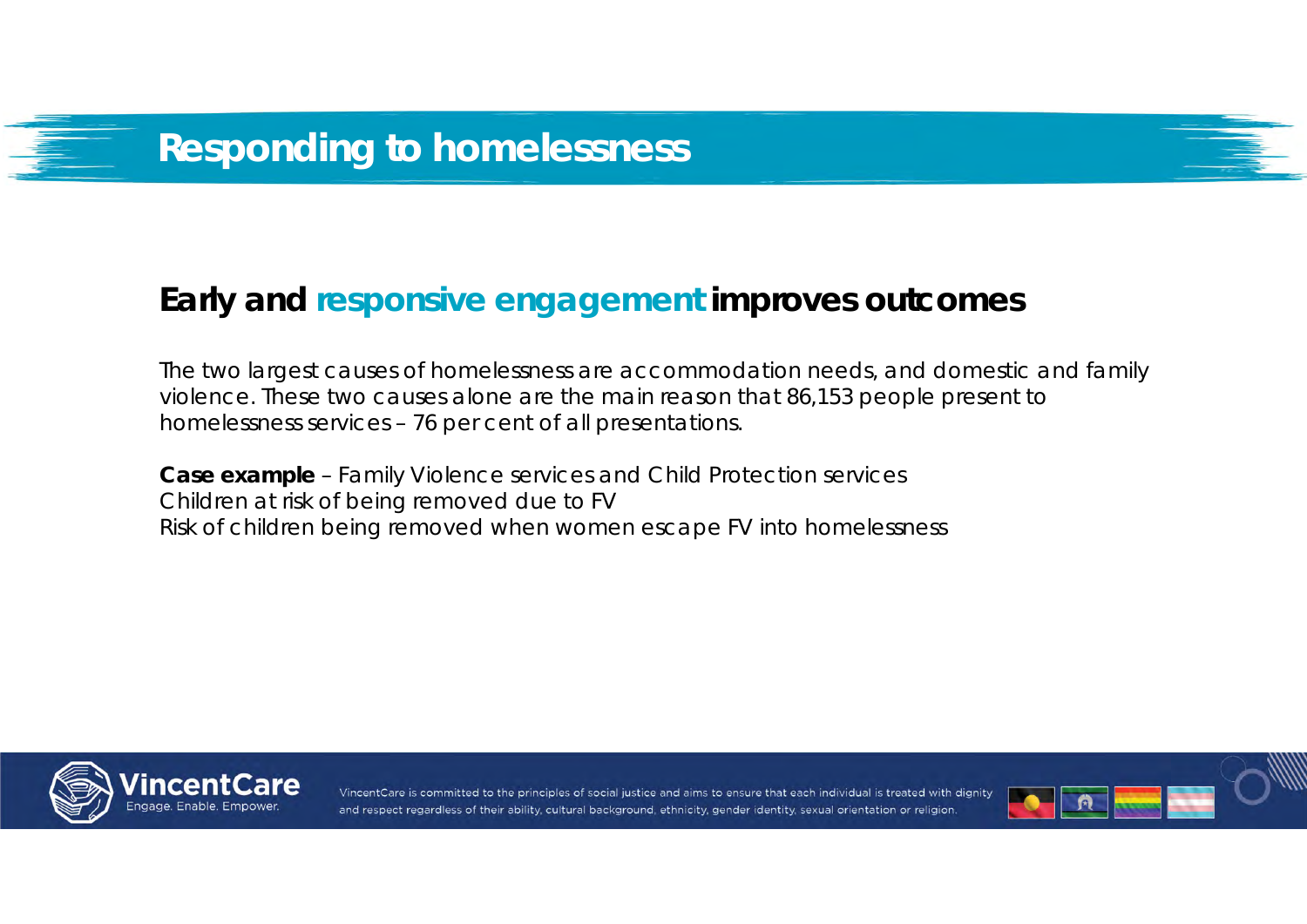**Private short term accommodation providers:**

HotelsMotels Backpackers Rooming Houses

Since 2014, over 500 private 'housing of last resort' stock has been lost.

However, exploitative housing forms similar to rooming houses have popped up across Victoria.



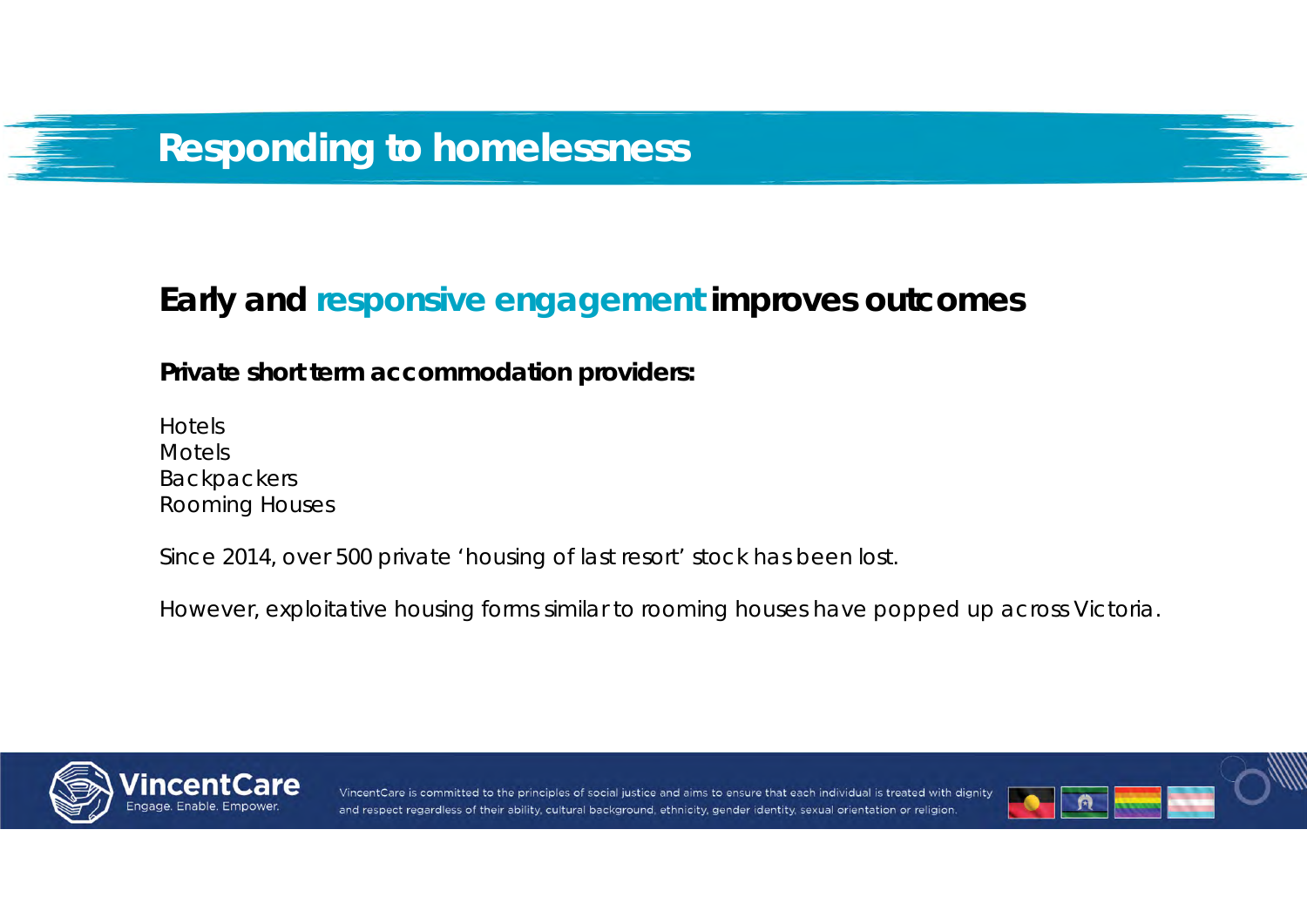

*"The time when I first left my husband due to dv, I was in a motel and that was not appropriate for me and my children. It was not the safest environment for children. I was given two options of motel rooms. When you have children involved, you need more care taken to accommodate children in safe places."*



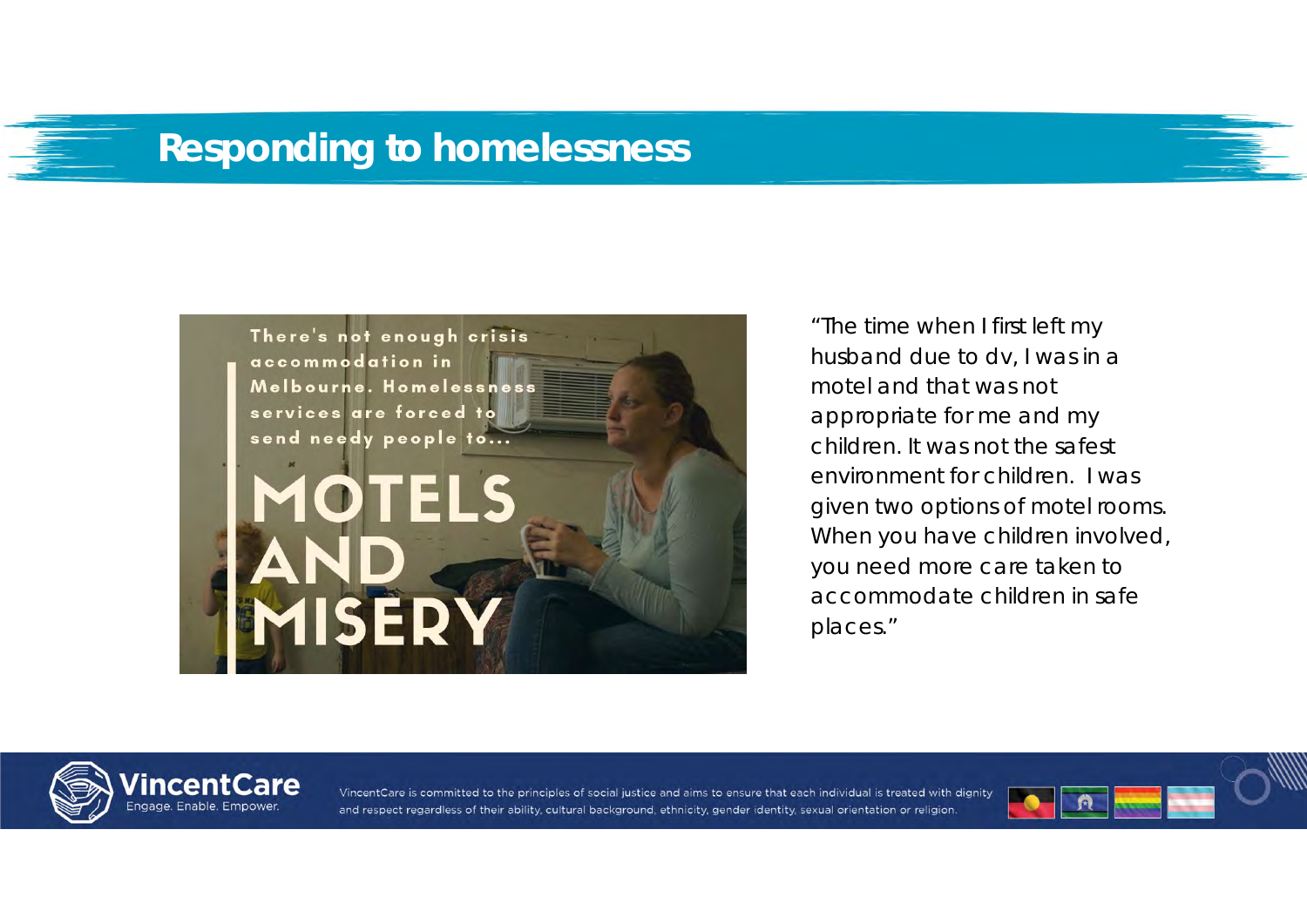# **The longer a person stays homeless, the greater their risk of harm and death** The greater the risk of use of alcohol and other drugs Accumulation of harm, physical and mental health decreases Impact on children is significant and damages their relationship with their parents Risk of death between 4 and 8 times that of the general population



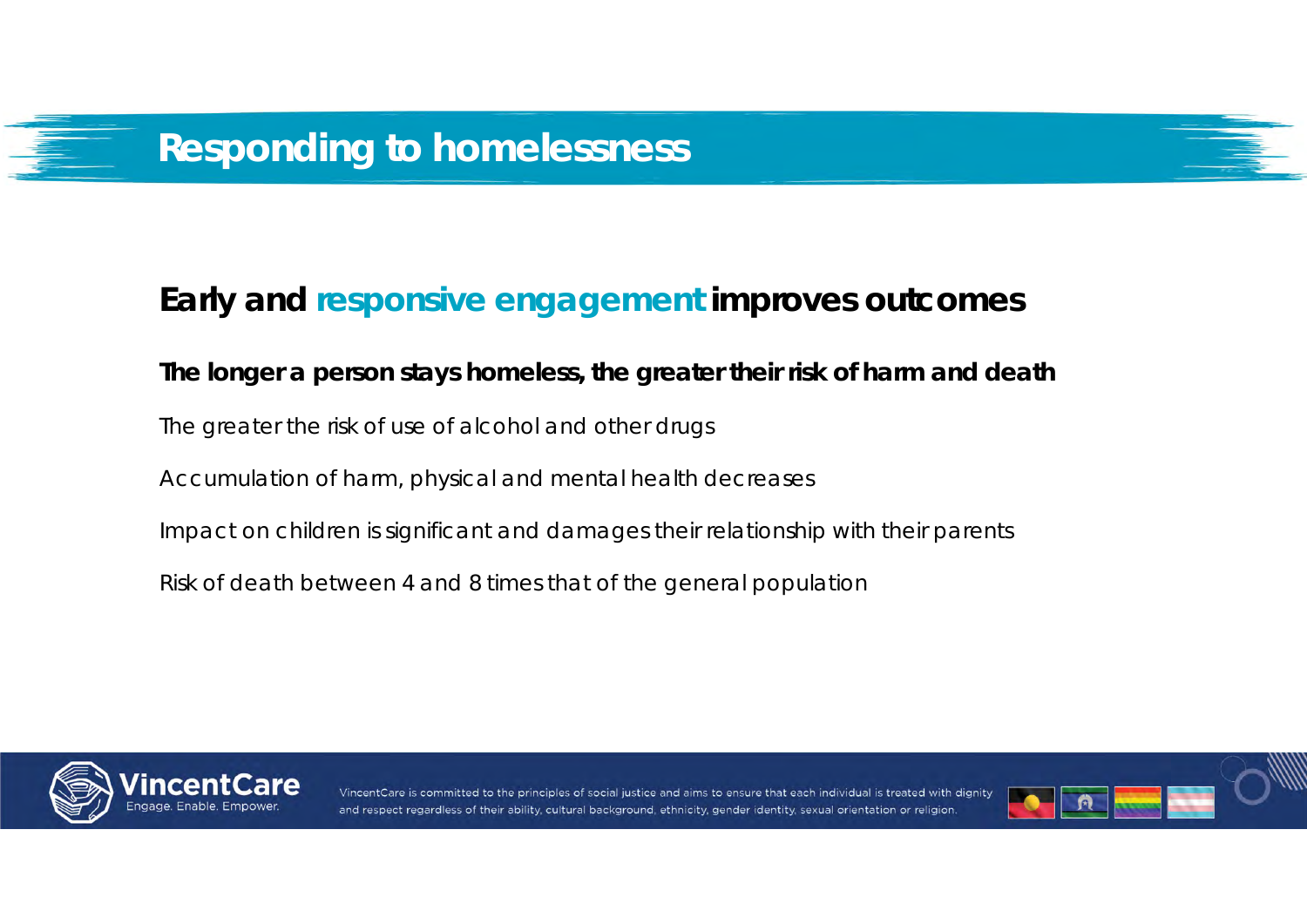#### **No single solution**

Safe, affordable **long-term housing**

Safe, affordable, secure **temporary accommodation**

Safe, accessible integrated **support services**



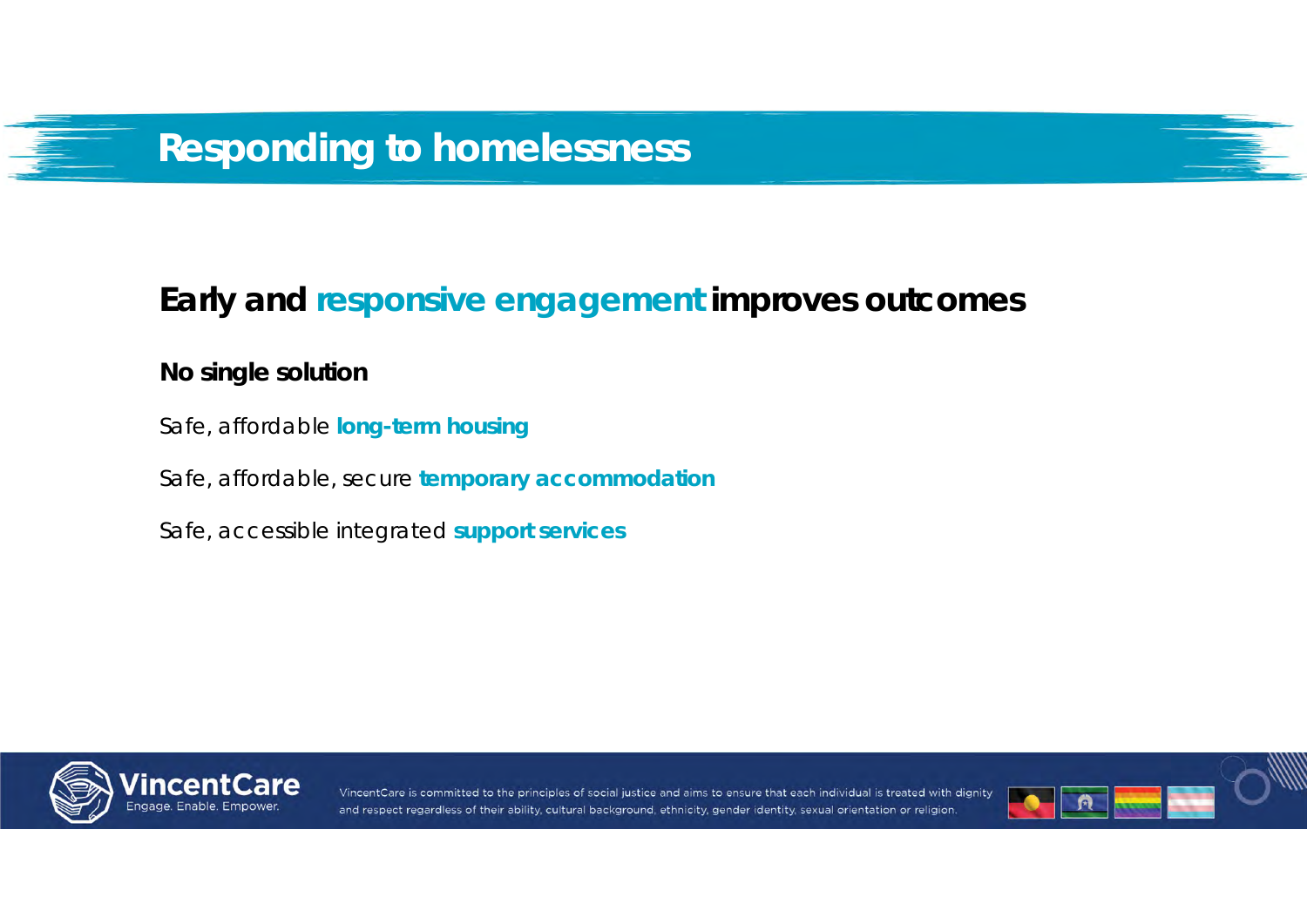



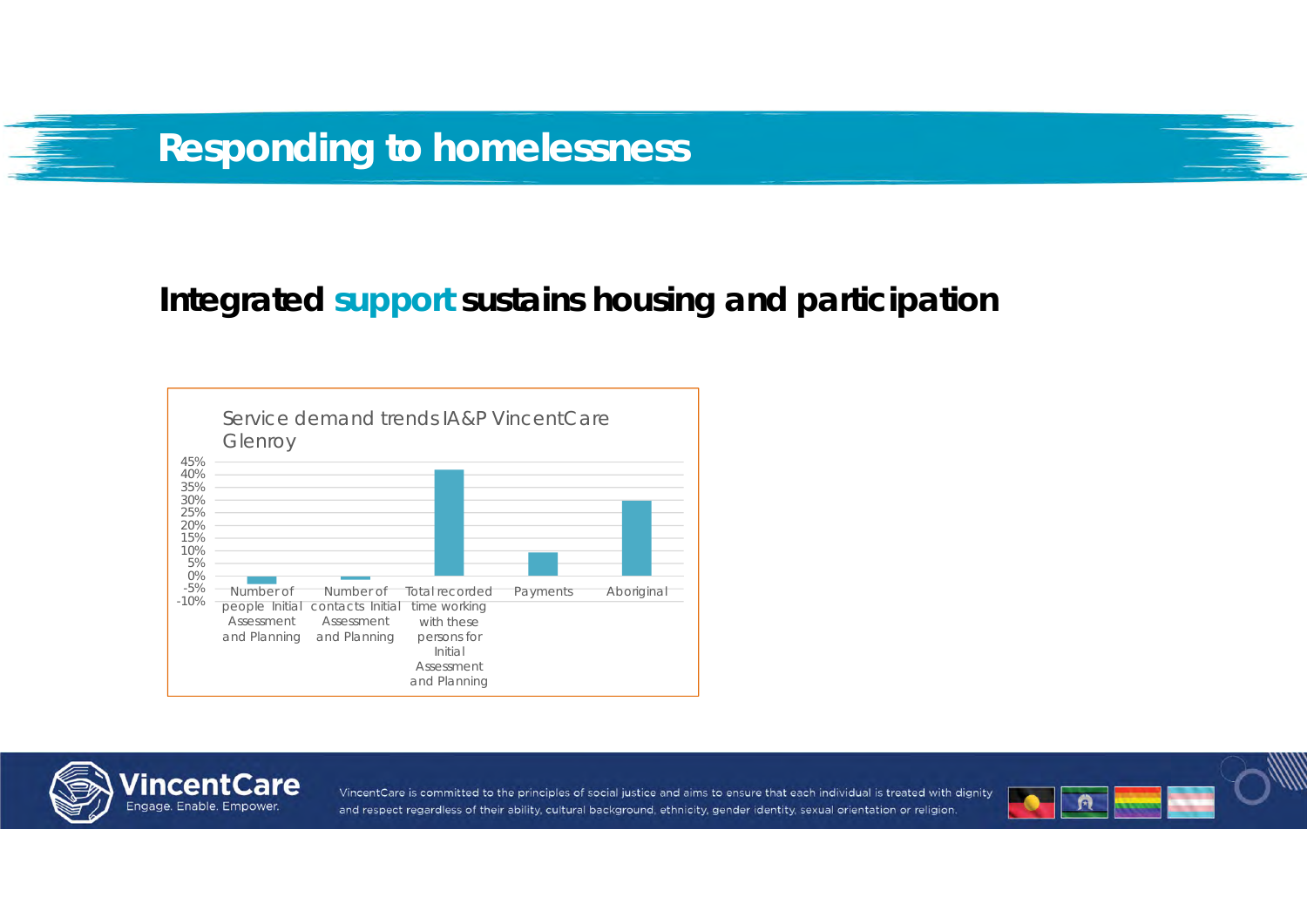

58% of people presenting at the VCV homelessness Access Point in the past 12 months had a prior mental health diagnosis



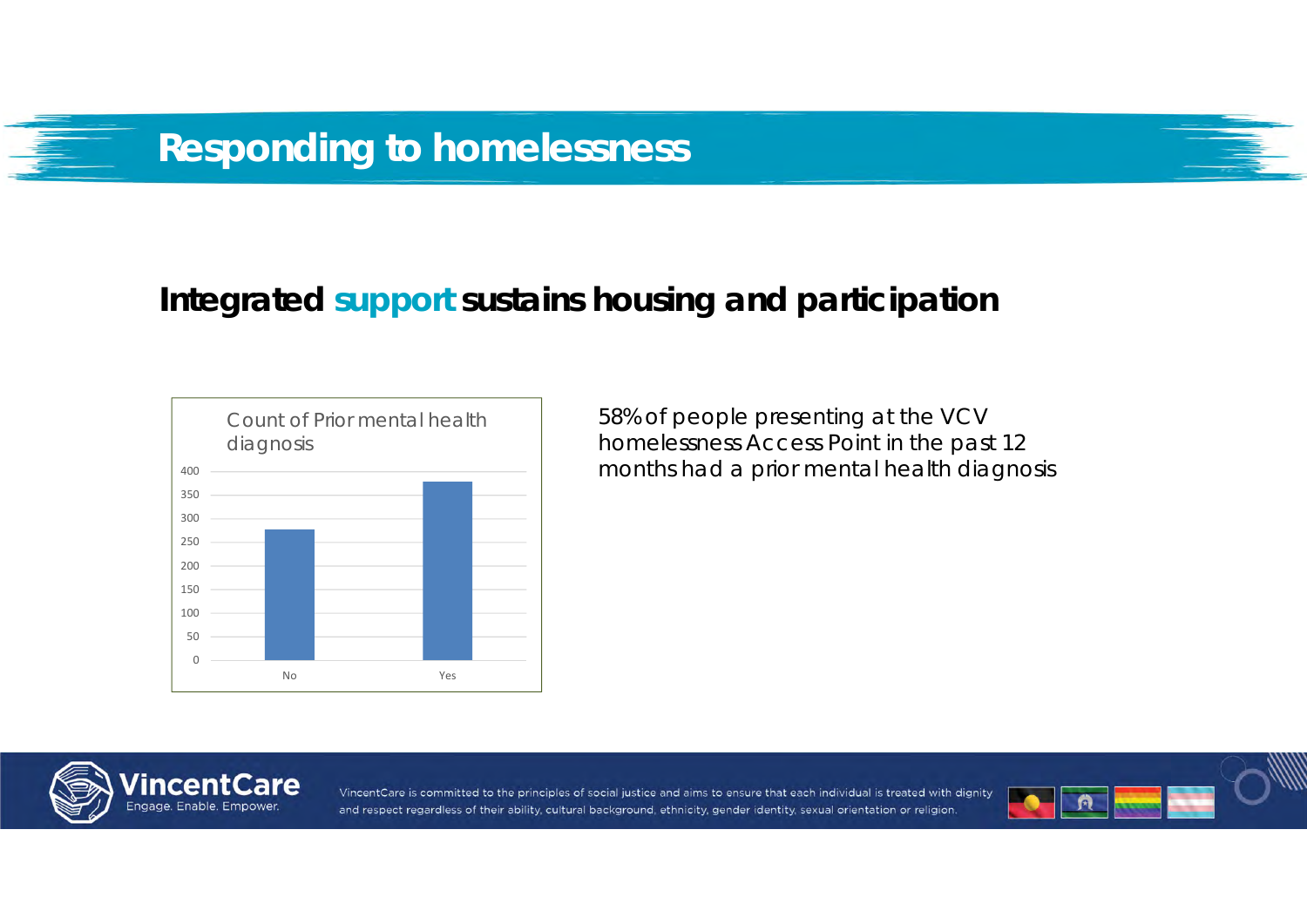#### **A 'pathways' approach centred on the service user**

VincentCare's **Homelessness Recovery Model**

Trauma informed practice that responds to client needs

A focus on a recovery destination

Strengths versus deficits

*"Co-location provides for stronger relationships between services, and more easily navigable service pathways for consumers."* CHP



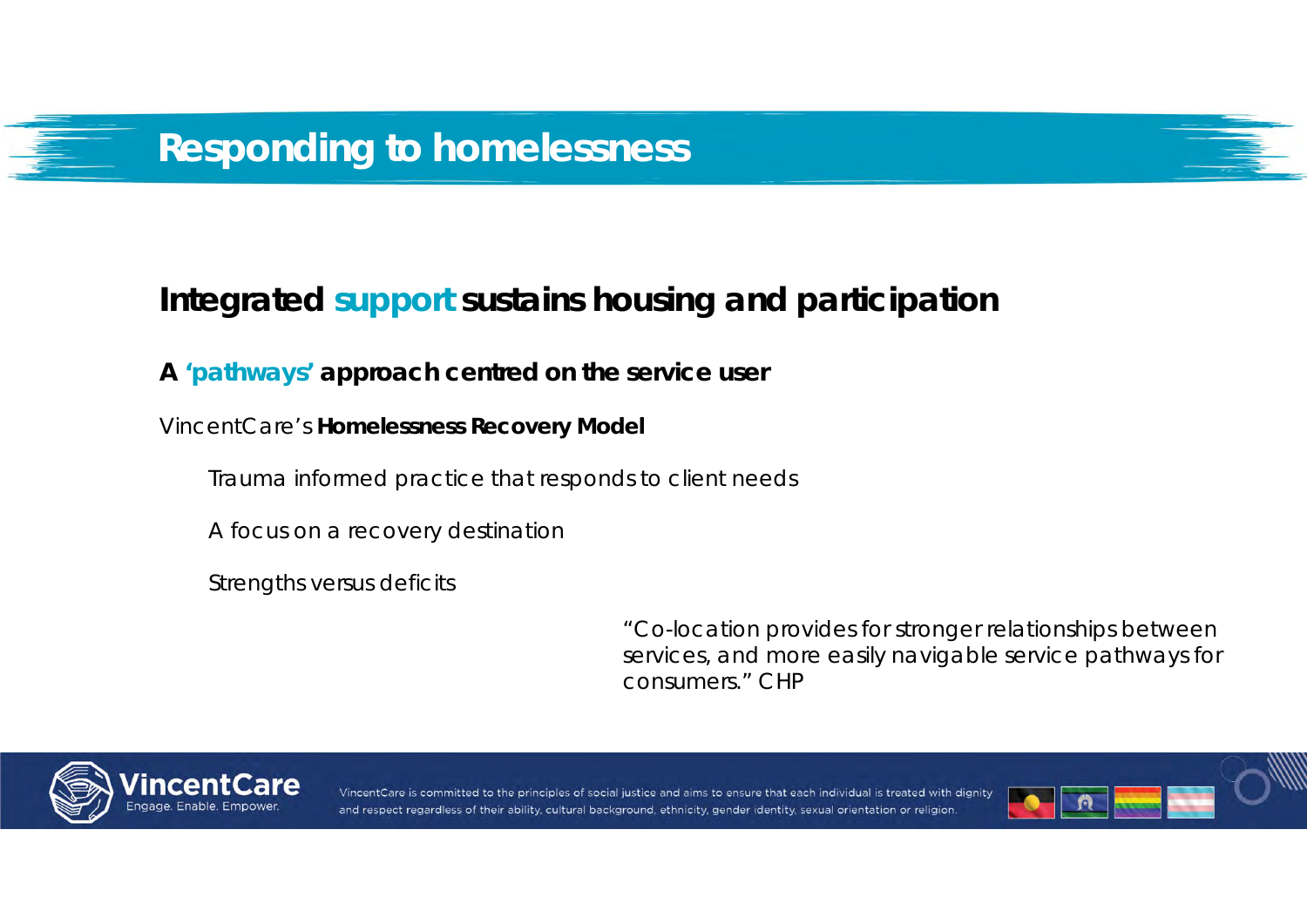### **Integrated support sustains housing and participation**

**An integrated service system**

**Commissioning to enable service cooperation**

Inclusion of **LGBTIQ+ people**

**ANASH panel** service collaboration

**Ozanam House** integrated support platform

*17 per cent of clients presenting at Ozanam House identified as LGBTIQ+ (Dec 2019)*